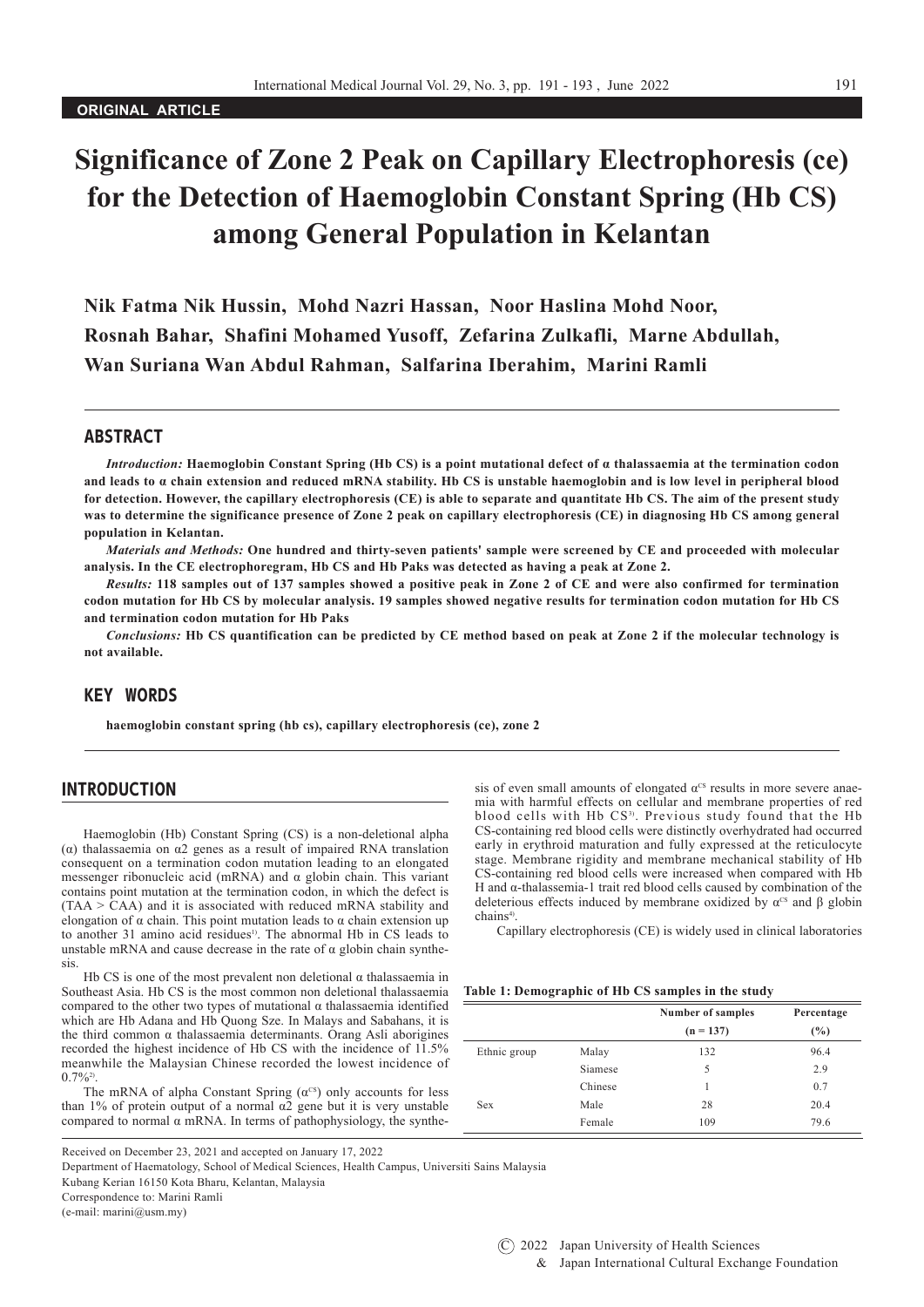

as an analytical separation technique to separate and quantitate normal haemoglobin (Hb A,  $A \Box$  and F) as well as detect the major haemoglobin variants such as Hb C, E, S and D (Sebia, 2013). CE separates protein at a high voltage in order to detect haemoglobin at the cathodic end of the capillary using an absorbance wavelength of 415 nm resulted in electrophoregrams for different pattern of abnormalities<sup>5)</sup>. Different haemoglobin variants are identified in zones Z1 to Z15. CE system was approved by the USA Food and Drug Administration in 2007 for the evaluation of haemoglobinopathies<sup>6)</sup>. For Hb CS, it is identified with the peak in Zone 2 of CE

Previous study reported that CE testing system has the ability in assisting presumptive diagnosis of Hb variants including five  $\alpha$  chain and nine  $\beta$  chain variants commonly found in Southeast Asia such as Hb CS and Hb Paksé<sup>7</sup>. Although these two haemoglobin variants were unstable and their level in peripheral blood was small and difficult to be detected especially in heterozygote group, the CE still could identify them as Hb CS has higher prevalence than Hb Paksé, it is recommended to consider a small peak at Zone 2 as Hb CS<sup>8)</sup>. CE had an advantage over HPLC for Hb CS detection<sup>9)</sup>. Therefore, the present study aimed to study the significance of Zone 2 peak on CE for Hb CS.

## MATERIALS AND METHODS

The blood samples were collected in anticoagulated with ethylenediamine tetraacetic acid (EDTA) obtained from patients that had been suspected to have thalassaemia or haemoglobinopathy from the clinical diagnosis or after getting full blood picture reports from Hospital Raja Perempuan Zainab 2 (HRPZ 2). Ethical approval was obtained from the ethics committee in National Medical Research Registry (NMRR) (NMRR-15-724-25404 IIR) and Hospital Universiti Sains Malaysia (HUSM) (USM/JEPem/15050169). Samples were subjected to full blood count (FBC) (Sysmex XN 3000 analyzer, Sysmex Corporation, USA) and full blood picture.

Prior to CE separation, the sample was diluted in haemolysing solution. Samples were separated and quantitated using CAPILLARYS2 Flex Piercing System (Sebia, PN 1227, France) according to the manufacturer's instructions. The detection of haemoglobin was conducted by measuring absorbance at 415 nm. Presumptive identification of the haemoglobin types located in various zones from Zone 1 to Zone 15 was recorded from electrophoregram. Position of Hb CS was identified in the pertinent zone, Zone 2. Molecular analysis was performed to confirm point mutation at termination codon for Hb CS (TAA $\rightarrow$  CAA). Descriptive frequency was used for other variables such as age, sex, race, range of CS level and percentages of positive test for molecular in relation to CS level.

## RESULTS

In this study, a total of 137 samples were Malays, Siamese and Chinese (Table 1). Majority of the samples were in 21-30 years of age (Figure 1). 118 samples out of 137 samples showed positive peak in Zone 2 of CE, positive for termination codon mutation for Hb CS (TAA→CAA). 19 samples showed negative results for termination codon mutation for Hb CS and termination codon mutation for Hb Paksé (Figure 2). Eight samples showed other types of α thalassaemia inheritance and one of the cases was Haemoglobin E (Table 2). Seven samples showed normal results for molecular analysis for deletional and



**Figure 1: Distribution of samples by age group. Figure 2: Percentages of samples that showed positive peak in Zone 2 in relation to molecular results.**

non-deletional α mutation. The samples were not tested for molecular analysis of β thalassaemia.

#### **DISCUSSION**

This study was conducted in Kelantan, which is situated in the northeast of Peninsular Malaysia. The population of Kelantan in 2014 was 1.4 million people comprising of 95% Malay, 3% Thai (Siamese), 1.9% Chinese and 0.1% others<sup>10</sup>. Samples were taken from HRPZ 2 in which it is the tertiary and referral hospital for Kelantan state. Therefore, the samples can represent true population of Kelantan.

Most of the samples that showed positive peak on Zone 2 CE were from Malay patients, followed by Siamese and only one sample of Chinese patient. Siamese population is also common in Kelantan as it is nearby the border of Thailand. About 80% of the samples came from female as the screening for thalassemia and haemoglobinopathy in Malaysia, targetting the antenatal group as well as pre-marital screening.

It also reflected by the distribution of samples according to age group, in which 46% of the samples were from age 21-30 years old. This showed that most of the samples were from reproductive age group who will have a regular antenatal check up and easily will be picked up for doing haemoglobin analysis if they had hypochromic picture with or without anaemia (MCH  $\leq$  27 pg)<sup>11)</sup>.

In the ideal situation, the thalassaemia screening should be done in an adolescent or pre-marital age in order to reduce the birth of new cases of thalassaemia and haemoglobinopathy. Despite that, other timing or age group suitable for thalassaemia screening are newborn, preconceptional and antenatal age group<sup>12)</sup>.

CE gives a peak at the Zone 2 for Hb CS. However, Hb Paks also shares the same peak and clinical presentation with Hb CS. However, the prevalence of this type of variant has not been described in Malaysia previously. In Thailand and Southern China, the majority of non deletional type of  $\alpha$  thalassaemia mutation is Hb CS<sup>13)</sup>. Therefore, if suspected to have a Zone 2 peak on CE and non deletional α thalassaemia, usually the screening will be focussed to determine the presence of Hb CS.

The possible causes of a false positive peak on Zone 2 of CE are possible due to plasmatic proteins from the sample. For instance, the sample was taken from a patient with low haemoglobin, with decreased red blood cells per plasma ratio<sup>5</sup>. Another possible reason for zone 2 peak on CE is might due to presence of other Hb variants that share the same zone with Hb CS.

This study did not evaluate the sensitivity of detection of Hb CS using CE compared to HPLC. A CE method has proven sensitive to detect Hb CS trait compared to HPLC as 100%<sup>9)</sup>. Using automated HPLC in identifying Hb CS in a screening programme is quite not helpful due to low sensitivity of HPLC<sup>14)</sup>. Therefore, CE can be used to predict Hb CS if the molecular test is not available.

# **CONCLUSION**

In this study, most of the samples showed a positive peak in Zone 2 of CE and confirmed for termination codon Hb CS mutation. Therefore, it showed that presence of Zone 2 peak in CE had a significant value in determining Hb CS. CE methods is a good tool to screen for Hb CS.